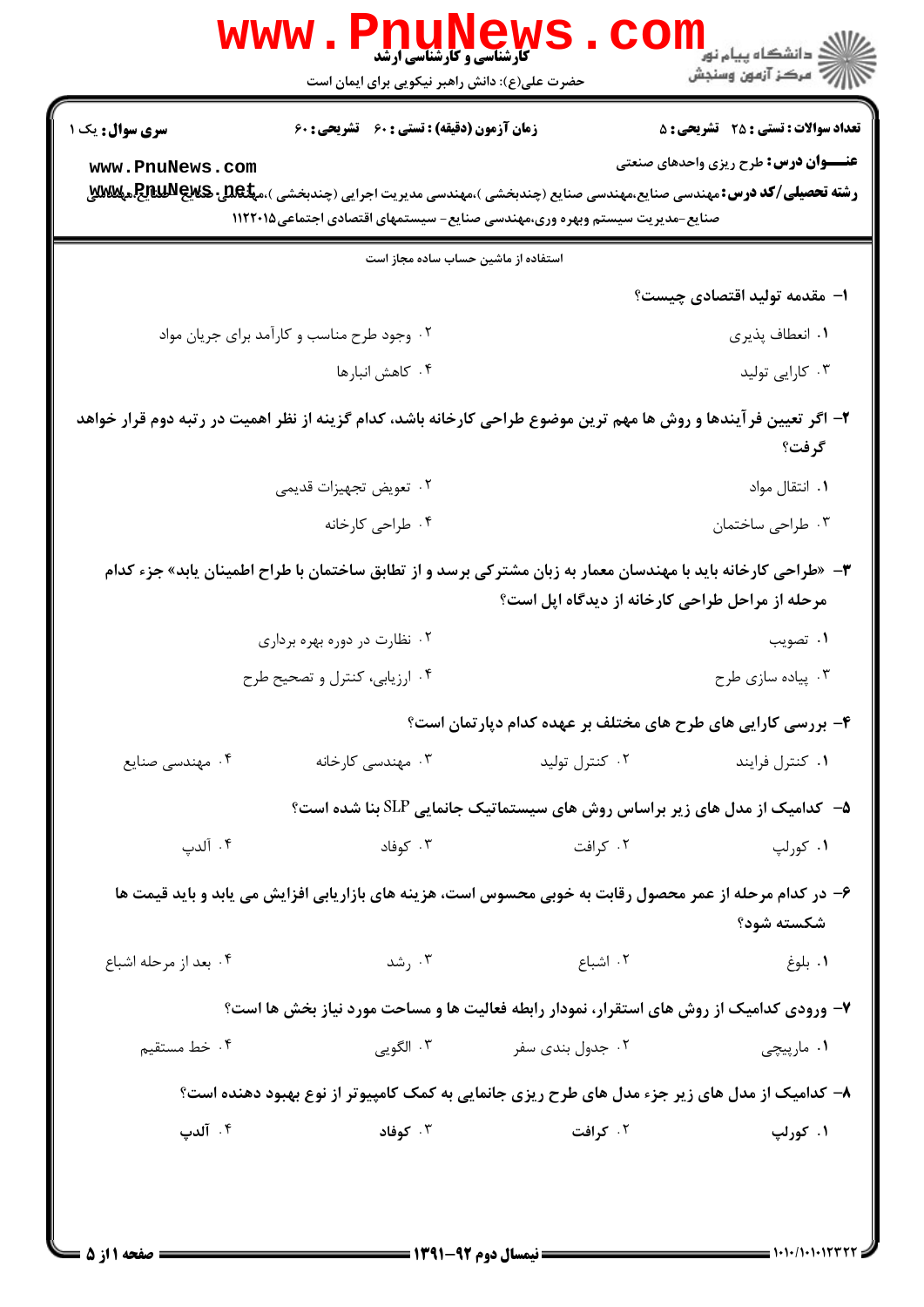|                                                                                                                                                                             | ヒ」<br><b>M کے LI ULINE 2</b><br>کارشناسی و کارشناسی ارشد<br>حضرت علی(ع): دانش راهبر نیکویی برای ایمان است                                                                                                                  |                                                                                                                                                                                                                                                                                                                     | لاد دانشگاه پيام نور دا<br>الا               |
|-----------------------------------------------------------------------------------------------------------------------------------------------------------------------------|----------------------------------------------------------------------------------------------------------------------------------------------------------------------------------------------------------------------------|---------------------------------------------------------------------------------------------------------------------------------------------------------------------------------------------------------------------------------------------------------------------------------------------------------------------|----------------------------------------------|
| <b>سری سوال : ۱ یک</b>                                                                                                                                                      | زمان آزمون (دقیقه) : تستی : 60 ٪ تشریحی : 60                                                                                                                                                                               |                                                                                                                                                                                                                                                                                                                     | <b>تعداد سوالات : تستي : 25 - تشریحي : 5</b> |
| www.PnuNews.com                                                                                                                                                             | <b>رشته تحصیلی/کد درس:</b> مهندسی صنایع،مهندسی صنایع (چندبخشی )،مهندسی مدیریت اجرایی (چندبخشی )،م <b>پلکللی گیلایالیاچگ</b> هه <b>کلاللا</b><br>صنایع-مدیریت سیستم وبهره وری،مهندسی صنایع- سیستمهای اقتصادی اجتماعی۱۱۲۲۰۱۵ |                                                                                                                                                                                                                                                                                                                     | <b>عنـــوان درس:</b> طرح ریزی واحدهای صنعتی  |
|                                                                                                                                                                             | ۹- هدف کدام یک از موارد زیر یافتن راه هایی است که کارکرد و قابلیت محصولی را در سطح مورد نظر یا حتی بالاتر حفظ می                                                                                                           | کند و در عین حال هزینه تولید را کاهش می دهد؟                                                                                                                                                                                                                                                                        |                                              |
| ۰۴ تحليل عمليات                                                                                                                                                             | ۰۳ تحلیل ارزش                                                                                                                                                                                                              | ٠٢ تحليل خدمات                                                                                                                                                                                                                                                                                                      | ٠١. تحليل محصول                              |
| ∙ا− سرمایه گذاری کمتر روی ماشین آلات و عدم توقف تولید با از کار افتادن یک ماشین از ویژگی های کدام روش استقرار<br>است؟                                                       |                                                                                                                                                                                                                            |                                                                                                                                                                                                                                                                                                                     |                                              |
| ۰۴ ساخت سلولی                                                                                                                                                               | ۰۳ براساس ثبات محصول                                                                                                                                                                                                       | ٠٢ براساس فرايند                                                                                                                                                                                                                                                                                                    | ٠١. براساس خط توليد                          |
| 1۱– چنانچه تسهیلات عمومی حمل و نقل در یک طرف کارخانه باشند و یا لازم باشد در مراحل اول و آخر تولید از وسایل<br>مشترکی استفاده شود، از کدام الگوی جریان مواد استفاده می شود؟ |                                                                                                                                                                                                                            |                                                                                                                                                                                                                                                                                                                     |                                              |
| $U \cdot f$ شكل                                                                                                                                                             | ۰۳ زیگزاگ                                                                                                                                                                                                                  | ۰۲ دایره ای                                                                                                                                                                                                                                                                                                         | $L \cdot I$ شكل                              |
|                                                                                                                                                                             |                                                                                                                                                                                                                            | ۱۲– کدامیک از نمودارهای زیر بیان کننده شکل استقرارند؟                                                                                                                                                                                                                                                               |                                              |
| ۰۴ فرایند چند محصولی                                                                                                                                                        | ۰۳ مونتاژ                                                                                                                                                                                                                  | ۰۲ جريان مواد                                                                                                                                                                                                                                                                                                       | ٠١ فرايند عمليات                             |
|                                                                                                                                                                             |                                                                                                                                                                                                                            | ۱۳- کدام یک از عوامل زیر در طراحی راهروها مورد توجه قرار <u>نمی گیرند؟</u>                                                                                                                                                                                                                                          |                                              |
|                                                                                                                                                                             | ۰۲ قابلیت سهولت و دسترسی به تجهیزات                                                                                                                                                                                        |                                                                                                                                                                                                                                                                                                                     | ۰۱ محل راهرو و اندازه آن                     |
|                                                                                                                                                                             | ۰۴ محل راهرو ها نسبت به تجهيزات                                                                                                                                                                                            |                                                                                                                                                                                                                                                                                                                     | ۰۳ جهت عبور و مرور افراد و تجهیزات           |
|                                                                                                                                                                             | ۱۴– در کدام روش گسترش و توسعه بدون قطع جریان مواد می توان یک یا چند دپارتمان اضافه نمود؟                                                                                                                                   |                                                                                                                                                                                                                                                                                                                     |                                              |
| $T$ جريان $\cdot$                                                                                                                                                           | $\mathrm{U}$ جريان $\cdot$ *                                                                                                                                                                                               | ۰۲ جریان C                                                                                                                                                                                                                                                                                                          | ۰۱ آئینه ای                                  |
|                                                                                                                                                                             | 15 در بحث حمل و نقل مواد اگر شیب منحنی P_Q در بخش هایی زیاد و در بخش هایی کم باشد، کدام گزینه صحیح است؟                                                                                                                    |                                                                                                                                                                                                                                                                                                                     |                                              |
|                                                                                                                                                                             | ۰۲ دو طبقه اقلام می توانند مدنظر قرار گیرند.                                                                                                                                                                               |                                                                                                                                                                                                                                                                                                                     | ۰۱ اقلام در یک گروه قرار می گیرند.           |
|                                                                                                                                                                             | ۰۴ محصولات به چند گروه تقسیم می شوند.                                                                                                                                                                                      |                                                                                                                                                                                                                                                                                                                     | ۰۳ انبار مرکب استفاده می شود.                |
|                                                                                                                                                                             | ۱۶– زمانیکه ًسرعت حرکت واحدهای بار و مسیر جریان مواد تغییرات زیادی نداشته باشد، بهتر است از کدام وسیله حمل و نقل                                                                                                           |                                                                                                                                                                                                                                                                                                                     | استفاده شود؟                                 |
| ۰۴ تراک                                                                                                                                                                     | ۰۳ نقاله                                                                                                                                                                                                                   | ۲ . پالت                                                                                                                                                                                                                                                                                                            | ٠١. جرثقيل                                   |
| ۱۷– کدام روش استقرار سعی دارد جریان بین بخش های غیر هم جوار را حداقل کند؟                                                                                                   |                                                                                                                                                                                                                            |                                                                                                                                                                                                                                                                                                                     |                                              |
| ۰۴ خط مستقیم                                                                                                                                                                | ۰۳ جدول بندی سفر                                                                                                                                                                                                           | ۰۲ الگویی                                                                                                                                                                                                                                                                                                           | ۰۱ مارپیچی                                   |
|                                                                                                                                                                             |                                                                                                                                                                                                                            | $\frac{1}{2}$ $\frac{1}{2}$ $\frac{1}{2}$ $\frac{1}{2}$ $\frac{1}{2}$ $\frac{1}{2}$ $\frac{1}{2}$ $\frac{1}{2}$ $\frac{1}{2}$ $\frac{1}{2}$ $\frac{1}{2}$ $\frac{1}{2}$ $\frac{1}{2}$ $\frac{1}{2}$ $\frac{1}{2}$ $\frac{1}{2}$ $\frac{1}{2}$ $\frac{1}{2}$ $\frac{1}{2}$ $\frac{1}{2}$ $\frac{1}{2}$ $\frac{1}{2}$ |                                              |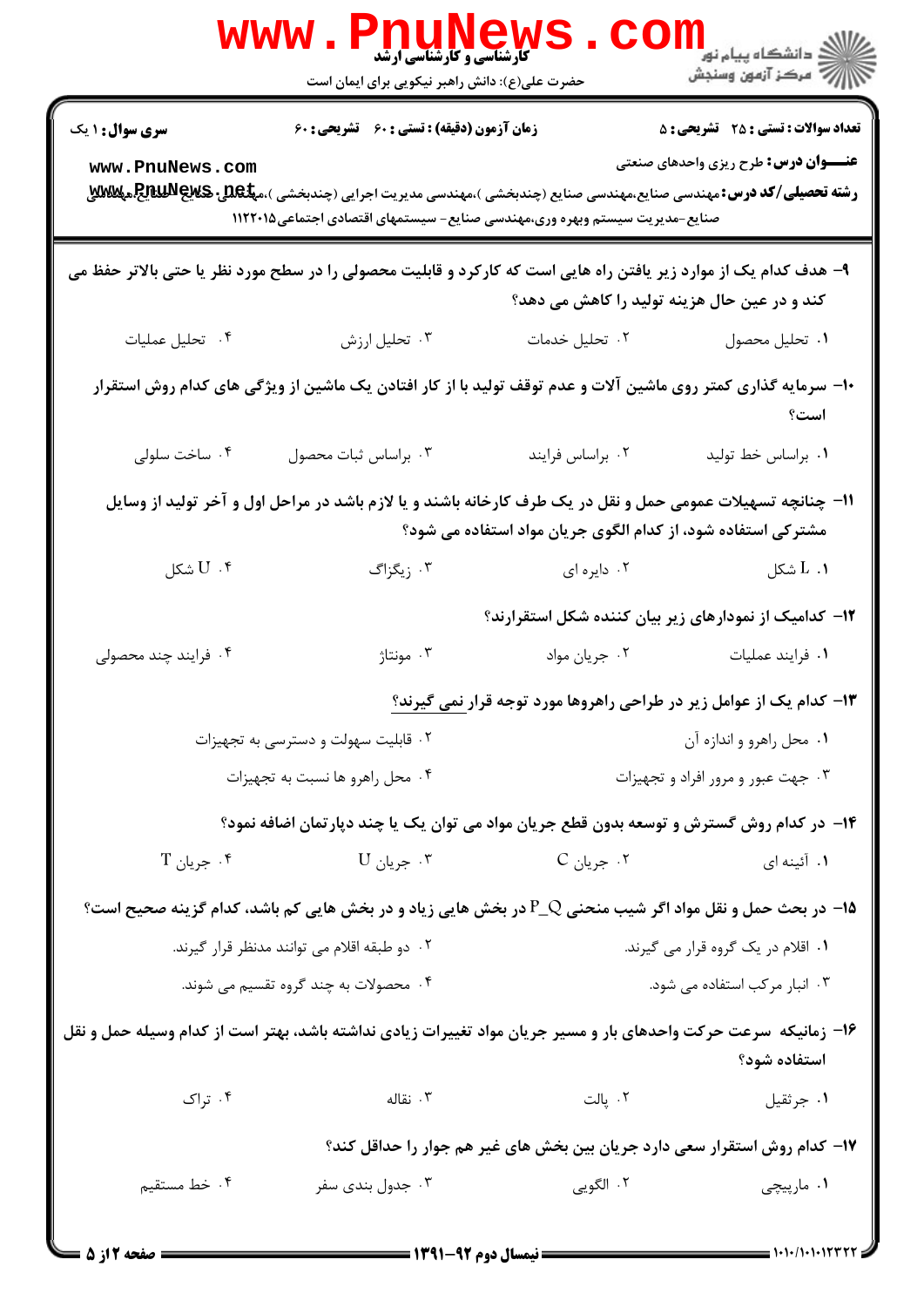|                                                                                                                                                            | w w w<br><b>کارشناسی و کارشناسی ارشد</b><br>حضرت علی(ع): دانش راهبر نیکویی برای ایمان است |                                                                                                                                                                                                                                         | ڪ دانشڪاه پيا <sub>م</sub> نور<br>ر <i>7</i> مرڪز آزمون وسنڊش                               |
|------------------------------------------------------------------------------------------------------------------------------------------------------------|-------------------------------------------------------------------------------------------|-----------------------------------------------------------------------------------------------------------------------------------------------------------------------------------------------------------------------------------------|---------------------------------------------------------------------------------------------|
| <b>سری سوال : ۱ یک</b>                                                                                                                                     | <b>زمان آزمون (دقیقه) : تستی : 60 ٪ تشریحی : 60</b>                                       |                                                                                                                                                                                                                                         | <b>تعداد سوالات : تستی : 25 - تشریحی : 5</b><br><b>عنـــوان درس:</b> طرح ریزی واحدهای صنعتی |
| www.PnuNews.com                                                                                                                                            |                                                                                           | <b>رشته تحصیلی/کد درس:</b> مهندسی صنایع،مهندسی صنایع (چندبخشی )،مهندسی مدیریت اجرایی (چندبخشی )،م <b>پلکللی کیلالیالیالیالیالیالیالیالیالیالیالی</b><br>.<br>صنایع-مدیریت سیستم وبهره وری،مهندسی صنایع- سیستمهای اقتصادی اجتماعی۱۱۲۲۰۱۵ |                                                                                             |
| ۱۸– کدام گزینه تنها برنامه ای است که سیستم حمل و نقل و طرح استقرار را به طور مشترک در نظر می گیرد و به دنبال<br>استقراری است که حداقل هزینه را داشته باشد؟ |                                                                                           |                                                                                                                                                                                                                                         |                                                                                             |
| ۰۴ کورلپ                                                                                                                                                   | ۰۳ کرافت                                                                                  | ۰۲ کوفاد                                                                                                                                                                                                                                | ۰۱ آلدپ                                                                                     |
|                                                                                                                                                            |                                                                                           | ۱۹– نقاطی که داخل محدوده حاصل از خطوط همتراز قرار دارند، از لحاظ هزینه چگونه می باشند؟                                                                                                                                                  |                                                                                             |
|                                                                                                                                                            | ۰۲ کمتر از  نقاط واقع شده بر روی خطوط همتراز                                              |                                                                                                                                                                                                                                         | ۰۱ بیشتر از نقاط واقع شده بر روی خطوط همتراز                                                |
|                                                                                                                                                            | ۰۴ در خطوط افقی کمتر از خطوط عمودی است.                                                   | ۰۳ برابر با هزینه نقاط واقع شده بر روی خطوط همتراز                                                                                                                                                                                      |                                                                                             |
|                                                                                                                                                            |                                                                                           | +۲- کدامیک از الگوریتم های کامپیوتری زیر و روش های دستی استقرار زیر از نظر ورودی ها و استقرار شباهت بیشتری به هم                                                                                                                        | دارند؟                                                                                      |
|                                                                                                                                                            | ۰۲ کرافت با جدول بندی سفر                                                                 |                                                                                                                                                                                                                                         | ۰۱ آلدپ با مارپیچ                                                                           |
|                                                                                                                                                            | ۰۴ پلانت با الگویی                                                                        |                                                                                                                                                                                                                                         | ۰۳ کوفاد با خط مستقیم                                                                       |
|                                                                                                                                                            |                                                                                           | <b>۲۱</b> – اگر نسبت فضای بالقوه راهروها برابر ۰،۶ و فضای نظری راهروها ۳۲۰ متر باشد. فضای موجود راهروها کدام است؟                                                                                                                       |                                                                                             |
| 15.7                                                                                                                                                       | 5.7                                                                                       |                                                                                                                                                                                                                                         | $\cdots$                                                                                    |
| ۲۲– ماشینی تنها در ۲۳ درصد شیفت کاری به اپراتور نیاز دارد. اگر بخواهیم اپراتور بیکار نباشد. آنگاه حداقل به چند ماشین<br>نياز داريم؟                        |                                                                                           |                                                                                                                                                                                                                                         |                                                                                             |
| 9.8                                                                                                                                                        | $\Delta$ . $\tilde{r}$                                                                    | Y.7                                                                                                                                                                                                                                     | $\uparrow$ .1                                                                               |
|                                                                                                                                                            |                                                                                           | <b>۲۳</b> - در روش توالی تقاضا استقرار به چه صورت انجام می گیرد؟                                                                                                                                                                        |                                                                                             |
|                                                                                                                                                            | ٠٢ حداكثر حجم جريان                                                                       |                                                                                                                                                                                                                                         | ٠١. حداقل جمع وزني به جمع كل حجم جريان                                                      |
|                                                                                                                                                            | ۰۴ حداکثر طول مراحل محصول تولید شده                                                       |                                                                                                                                                                                                                                         | ۰۳ حداقل طول مراحل محصول توليد شده                                                          |
| ۲۴- از دید کدام گزینه نقش انبارها تسهیل جریان گردش موجودی و سرمایه ها و اطمینان از گردش آنهاست؟                                                            |                                                                                           |                                                                                                                                                                                                                                         |                                                                                             |
|                                                                                                                                                            | ۰۲ مالی                                                                                   |                                                                                                                                                                                                                                         | ۰۱ لجستیک                                                                                   |
|                                                                                                                                                            | ۰۴ سيستم حمل ونقل هوشمند                                                                  |                                                                                                                                                                                                                                         | ۰۳ طراحان انبار                                                                             |
|                                                                                                                                                            |                                                                                           |                                                                                                                                                                                                                                         |                                                                                             |
|                                                                                                                                                            |                                                                                           |                                                                                                                                                                                                                                         |                                                                                             |
|                                                                                                                                                            |                                                                                           |                                                                                                                                                                                                                                         |                                                                                             |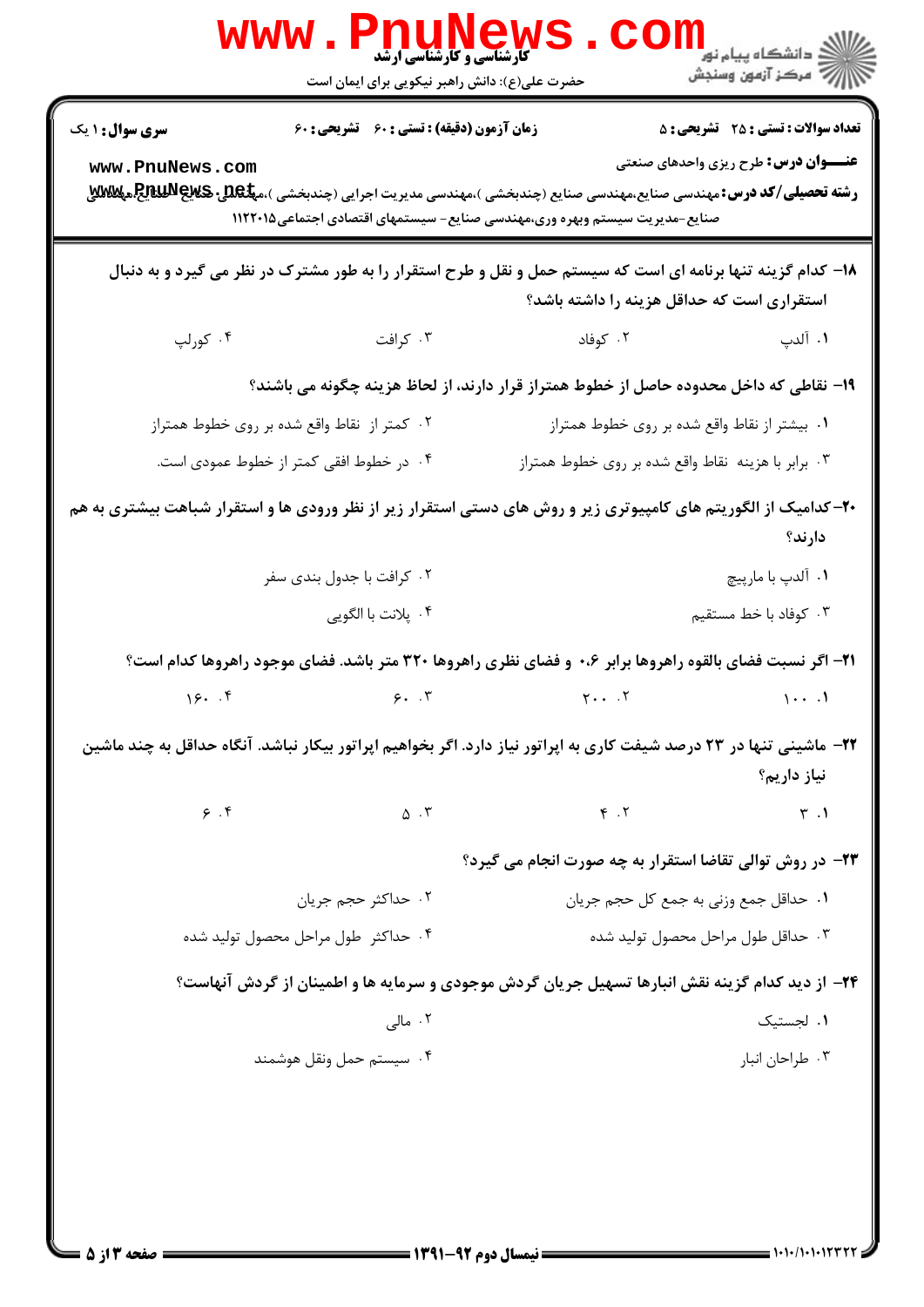|                                                                                                                                                                                                        | www.PnuNews.com<br><b>گارشناسی و کارشناسی ارشد</b><br>حضرت علی(ع): دانش راهبر نیکویی برای ایمان است                                                                                                                                                                 |                                 | <mark>ڪ دانشڪاه پيام نور</mark><br>رِ آھرڪز آزمون وسنڊش                                     |
|--------------------------------------------------------------------------------------------------------------------------------------------------------------------------------------------------------|---------------------------------------------------------------------------------------------------------------------------------------------------------------------------------------------------------------------------------------------------------------------|---------------------------------|---------------------------------------------------------------------------------------------|
| سری سوال: ۱ یک<br>www.PnuNews.com                                                                                                                                                                      | زمان آزمون (دقیقه) : تستی : 60 ٪ تشریحی : 60<br><b>رشته تحصیلی/کد درس: م</b> هندسی صنایع،مهندسی صنایع (چندبخشی )،مهندسی مدیریت اجرایی (چندبخشی )،م <b>پلیهایی چینهای پینیلاللای</b> ع<br>صنایع-مدیریت سیستم وبهره وری،مهندسی صنایع- سیستمهای اقتصادی اجتماعی۱۱۲۲۰۱۵ |                                 | <b>تعداد سوالات : تستی : 25 ۔ تشریحی : 5</b><br><b>عنـــوان درس:</b> طرح ریزی واحدهای صنعتی |
| <b>۳۵</b> - کل تعداد نیروی انسانی لازم در یک خط تولیدی با ۴ عملیات و زمان مطابق جدول زیر کدام است؟ فرض کنید تقاضای<br>روزانه ۲۰۰ واحد محصول بوده و خط تولید در یک شیفت ۸ ساعته با راندمان ۷۰٪ کار کند. |                                                                                                                                                                                                                                                                     |                                 |                                                                                             |
|                                                                                                                                                                                                        |                                                                                                                                                                                                                                                                     | شماره<br> عمليات                | زمان استاندارد<br> (دقيقه)                                                                  |
|                                                                                                                                                                                                        |                                                                                                                                                                                                                                                                     | 1                               | ٢،١                                                                                         |
|                                                                                                                                                                                                        |                                                                                                                                                                                                                                                                     | ٢                               | ۳.۸                                                                                         |
|                                                                                                                                                                                                        |                                                                                                                                                                                                                                                                     | ٣                               | 4.1                                                                                         |
|                                                                                                                                                                                                        |                                                                                                                                                                                                                                                                     | ۴                               | ۱،۵                                                                                         |
| 1.7                                                                                                                                                                                                    | $\eta$ . $\mathbf{r}$                                                                                                                                                                                                                                               | $\Lambda$ . T                   | $V \cdot V$                                                                                 |
|                                                                                                                                                                                                        | سوالات تشريحي                                                                                                                                                                                                                                                       |                                 |                                                                                             |
| ۱،۰۰ نمره                                                                                                                                                                                              | ا– اگر نیاز به ۱۰۰۰۰ عدد خروجی سالم باشد، تعداد ورودی مورد نیاز را محاسبه نمائید.<br>∵⊻<br>۰.۱ <br>٠.۶                                                                                                                                                              |                                 | ۰.۲<br>$\mathcal{L}$ ., $\mathcal{L}$                                                       |
| 100 نمره                                                                                                                                                                                               | ۲– با روش میانه مکان ماشین جدید را بدست آورده و هزینه استقرار را محاسبه نمائید.<br>$\parallel$ تواتر (رفت و آمد) $\parallel$ مختصات $X$ و $Y$ $\parallel$ شماره ماشین موجود<br>٢<br>٣<br>۴                                                                          | ۲و۷<br>۱و۶<br>۴و۳<br><b>8و۵</b> | ۸<br>۵<br>٧<br>$\mathcal{L}$                                                                |
|                                                                                                                                                                                                        |                                                                                                                                                                                                                                                                     |                                 |                                                                                             |

 $1 - 1 - 11 - 117777$